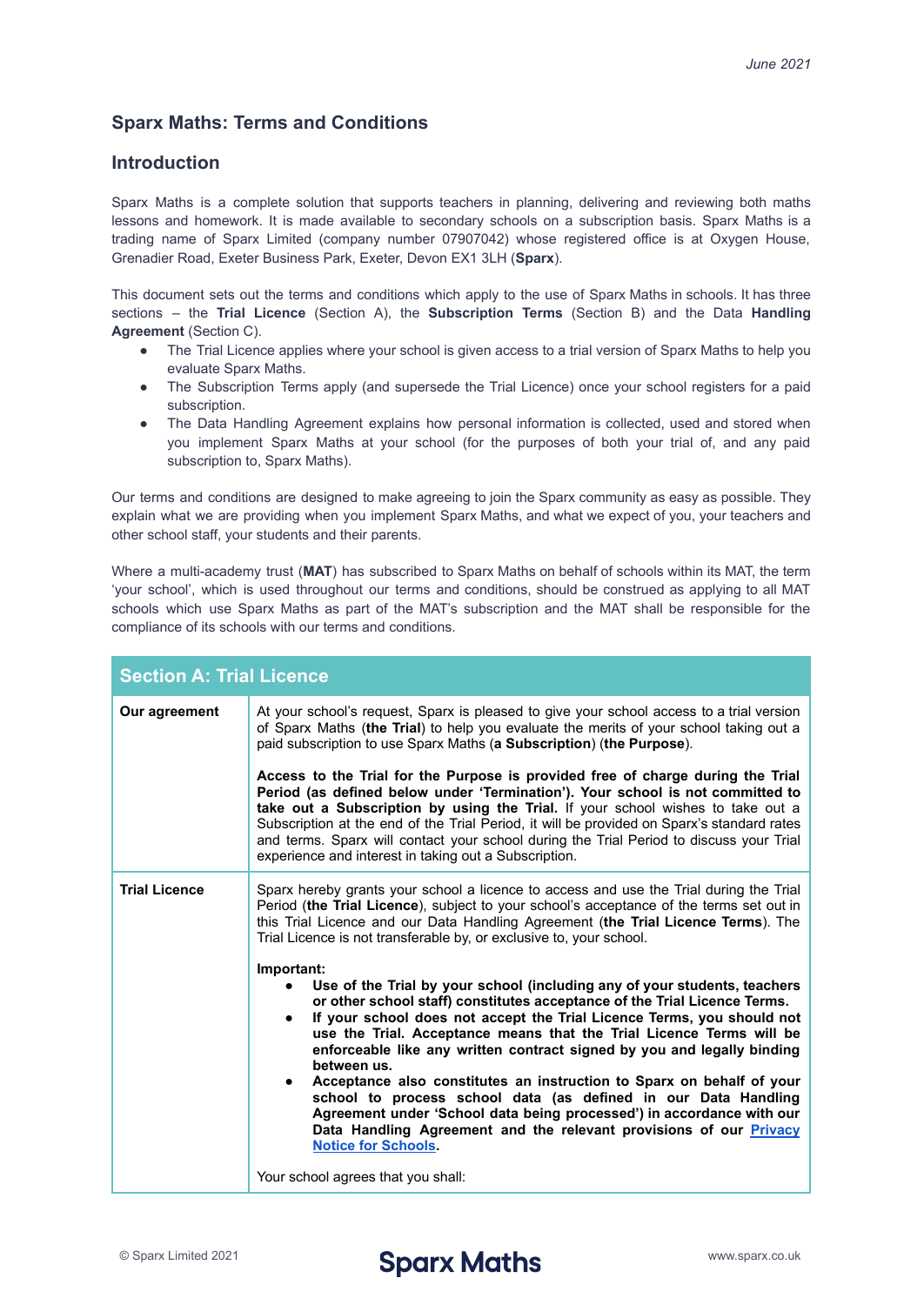|                                        | not use (including not copying, downloading, distributing, printing or publishing<br>any content or materials accessible via the Trial) the Trial in any way except for                                                                                                                                                                                                                                                                                                                                                                                                                                                                    |
|----------------------------------------|--------------------------------------------------------------------------------------------------------------------------------------------------------------------------------------------------------------------------------------------------------------------------------------------------------------------------------------------------------------------------------------------------------------------------------------------------------------------------------------------------------------------------------------------------------------------------------------------------------------------------------------------|
|                                        | the Purpose;<br>only distribute user account log-in credentials for the Trial to your students,<br>teachers and other school staff; and<br>before allowing any of your teachers or other school staff to access the Trial,<br>make them aware that the Trial may only be used by them for the Purpose<br>(and your school will be liable for the failure of any of your teachers or other<br>school staff to comply with the Trial Licence Terms).                                                                                                                                                                                         |
|                                        | Except as required by law, Sparx has no liability of any kind in any circumstances<br>whatsoever to your school in respect of the Trial (including our data processing activities<br>during the Trial). Your school acknowledges that:<br>access to the Trial is being granted to your school 'as is' and without charge;<br>the Trial may not provide the same level of performance as a commercially<br>$\bullet$<br>available product or service offering;<br>whilst Sparx has no intention to do so, the Trial may be withdrawn at any time;<br>Sparx is unable to give any representations, warranties or other terms in<br>$\bullet$ |
|                                        | respect of the Trial, and all statutory warranties and conditions are excluded to<br>the fullest extent possible;<br>Sparx may monitor your school's use of the Trial so we can see how you have<br>been using the Trial, help us answer any questions you may have and ensure<br>you are complying with the Trial Licence Terms; and<br>Sparx is not responsible for teaching at your school or the way in which your<br>school uses the Trial. Your school remains responsible for all teaching<br>outcomes.                                                                                                                             |
|                                        | Sparx will process personal information relating to your school's teachers and other<br>school staff, students and (if applicable) your students' parents (which we call school<br>data) in connection with the Trial in accordance with our Data Handling Agreement.                                                                                                                                                                                                                                                                                                                                                                      |
| <b>Intellectual</b><br>property rights | Sparx owns, and reserves its rights in, all intellectual property rights (IPR) in Sparx<br>Maths and the Trial (including all content and materials (including schemes of learning)),<br>together with any related information, data or documentation (the Sparx IPR).                                                                                                                                                                                                                                                                                                                                                                     |
|                                        | Your school acknowledges and agrees that this Trial Licence shall not give you any IPR<br>or other rights in relation to the Sparx IPR other than as expressly stated in this Trial<br>Licence.                                                                                                                                                                                                                                                                                                                                                                                                                                            |
| <b>Termination</b>                     | Subject to the Trial Licence Terms and unless otherwise agreed between Sparx and<br>your school, this Trial Licence will automatically terminate after six (6) weeks following<br>your school first gaining access to the Trial (the Trial Period). However, Sparx may<br>terminate this Trial Licence without notice during the Trial Period if your school is in<br>breach of any of the Trial Licence Terms. We will of course warn you before we do this.                                                                                                                                                                              |
|                                        | Termination of this Trial Licence means that access to the Trial simply stops and your<br>school will no longer be able to use the Trial.                                                                                                                                                                                                                                                                                                                                                                                                                                                                                                  |
| General                                | In this Trial Licence, unless the context otherwise requires, an obligation on your school<br>also includes an obligation on your school to procure that your teachers and other<br>school staff comply with your school's obligation.                                                                                                                                                                                                                                                                                                                                                                                                     |
|                                        | The Trial Licence Terms constitute the entire agreement between Sparx and your school<br>relating to the Purpose and supersedes and extinguishes all previous agreements,<br>arrangements and understanding between us relating to the Purpose.                                                                                                                                                                                                                                                                                                                                                                                            |
|                                        | Any provision of this Trial Licence that is intended to come into or continue in force on or<br>after termination shall remain in full force and effect. Termination shall not affect any<br>accrued rights or remedies to which Sparx may be entitled.                                                                                                                                                                                                                                                                                                                                                                                    |
|                                        | This Trial Licence shall be interpreted in accordance with, and governed by, the laws of<br>England. The courts of England shall have exclusive jurisdiction to settle any disputes<br>relating to this Trial Licence.                                                                                                                                                                                                                                                                                                                                                                                                                     |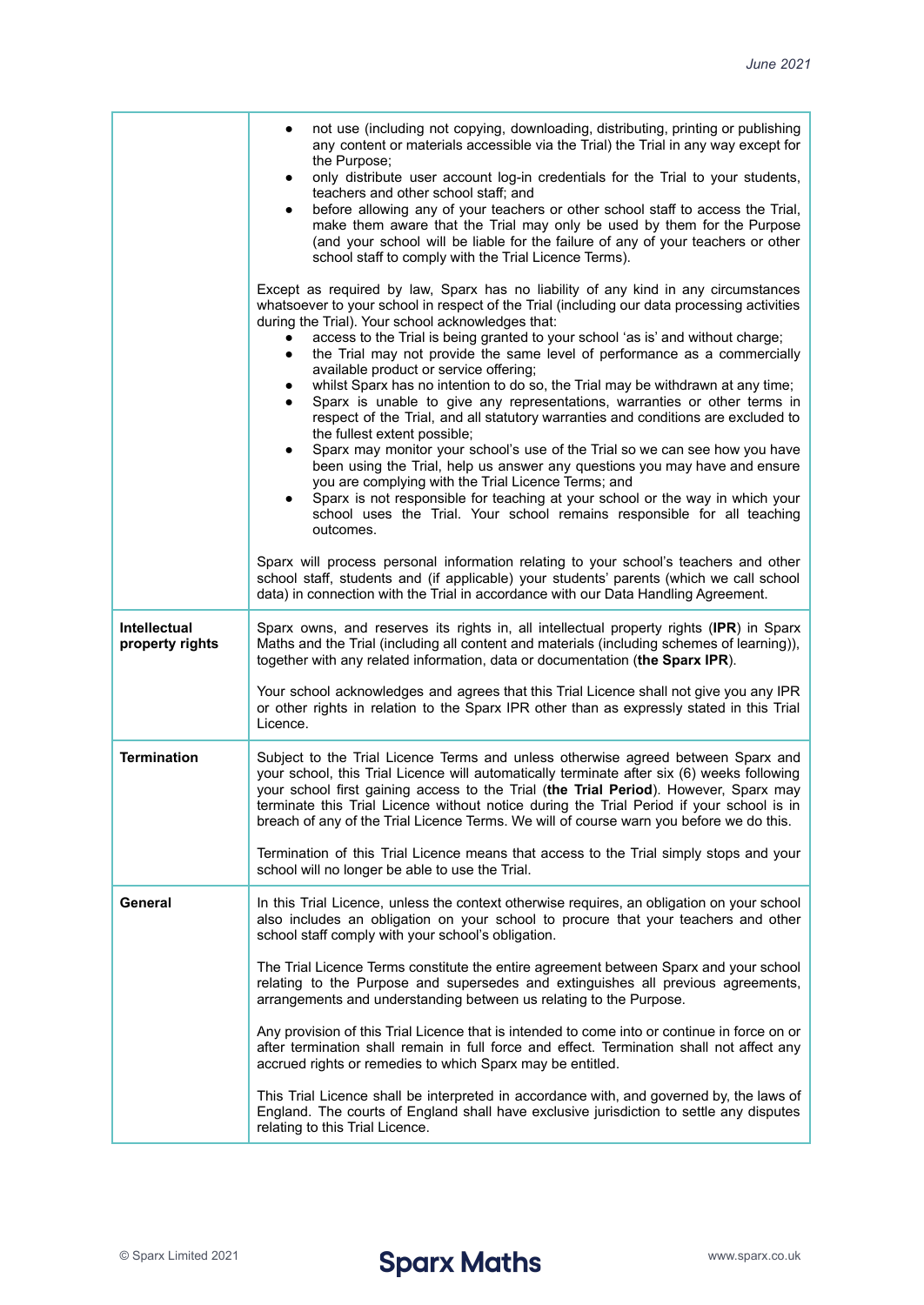| <b>Section B: Subscription Terms</b> |                                                                                                                                                                                                                                                                                                                                                                                                                                                                                                                                                                                                                                                                                                                                                                                                                                                                                                        |
|--------------------------------------|--------------------------------------------------------------------------------------------------------------------------------------------------------------------------------------------------------------------------------------------------------------------------------------------------------------------------------------------------------------------------------------------------------------------------------------------------------------------------------------------------------------------------------------------------------------------------------------------------------------------------------------------------------------------------------------------------------------------------------------------------------------------------------------------------------------------------------------------------------------------------------------------------------|
| Our agreement                        | Our Subscription Terms (including our Data Handling Agreement, which relates to Sparx<br>Maths' data processing activities on behalf of your school) and the accompanying<br>Memorandum of Understanding and/or Subscription Proposal capture, in detail, the<br>whole of our relationship relating to Sparx Maths. You are not relying on any other<br>documents or statements, nor expecting anything else. If this is wrong, please let us<br>know before you start using Sparx Maths. In the event of a conflict between the<br>provisions of our Subscription Terms and your Memorandum of Understanding and/or<br>Subscription Proposal, the provisions of your Memorandum of Understanding and/or<br>Subscription Proposal shall apply. Our Subscription Terms automatically supersede our<br>Trial Licence where your school has agreed to take out a paid subscription to use Sparx<br>Maths. |
|                                      | We may revise our Subscription Terms from time to time. We will provide you with a<br>copy of our updated Subscription Terms whenever changes are made. The changes will<br>not be retroactive, and the most current version of our Subscription Terms will apply. By<br>continuing to access and use our services, you agree to be bound by the most current<br>version of our Subscription Terms.                                                                                                                                                                                                                                                                                                                                                                                                                                                                                                    |
|                                      | Important:<br>Use of Sparx Maths by your school (including any of your students,<br>teachers or other school staff) constitutes acceptance of our<br><b>Subscription Terms.</b><br>If your school does not accept our Subscription Terms, you should not<br>$\bullet$<br>use Sparx Maths. Acceptance means that our Subscription Terms will be<br>enforceable like any written contract signed by you and legally binding<br>between us.                                                                                                                                                                                                                                                                                                                                                                                                                                                               |
|                                      | Acceptance also constitutes an instruction to Sparx on behalf of your<br>٠<br>school to process school data (as defined in our Data Handling<br>Agreement under 'School data being processed') in accordance with our<br>Data Handling Agreement and the relevant provisions of our Privacy<br><b>Notice for Schools</b>                                                                                                                                                                                                                                                                                                                                                                                                                                                                                                                                                                               |
| Your subscription                    | Sparx agrees to give you access to Sparx Maths. Your subscription is not transferable<br>by, or exclusive to, your school. Key details relating to your subscription, including its<br>duration and cost, are set out in our Subscription Proposal.                                                                                                                                                                                                                                                                                                                                                                                                                                                                                                                                                                                                                                                    |
| <b>Renewal</b>                       | To ensure continuity of learning via Sparx Maths, renewal of your subscription will<br>happen automatically and we will contact you at least sixty (60) days in advance of<br>your renewal date set out in our Subscription Proposal to confirm your renewal terms.<br>You must notify us at least one (1) term in advance of the renewal date set out in our<br>Subscription Proposal that you wish to end your subscription. If you provide us with<br>notice to end your subscription, it will terminate on your renewal date and you will no<br>longer be able to access Sparx Maths from that date.                                                                                                                                                                                                                                                                                               |
| <b>Cancellation</b>                  | We don't believe you will want to, but you can cancel your subscription at any time. If<br>you cancel, no refund will be given where this occurs part way through a subscription<br>period.                                                                                                                                                                                                                                                                                                                                                                                                                                                                                                                                                                                                                                                                                                            |
|                                      | Where you decide to cancel your subscription, we will remove our access to your<br>school's MIS as part of our off-boarding process. Please note that, should you wish to<br>use Sparx Maths again in the future, your school will need to re-authorise our access to<br>your school's MIS.                                                                                                                                                                                                                                                                                                                                                                                                                                                                                                                                                                                                            |
| <b>Subscription fee</b>              | Your subscription fee is set out in our Subscription Proposal. Subscription fees are<br>reviewed annually. We will propose any changes to your subscription fee at least one (1)<br>term in advance of your renewal date set out in our Subscription Proposal. All<br>subscription fees must be paid in pounds sterling.                                                                                                                                                                                                                                                                                                                                                                                                                                                                                                                                                                               |
| <b>Payment</b>                       | Payment of your subscription fee is due within twenty-eight (28) days of the start of your<br>subscription. Your school will send a purchase order to our finance team within forty (40)<br>days of your school accepting our Subscription Proposal which will allow us to send you<br>our invoice. Multi-academic year subscriptions are invoiced annually. We reserve the<br>right not to provide and/or to suspend your access to Sparx Maths if you do not send us<br>a purchase order and/or pay our invoice in the timeframes set out above. We will, of<br>course, warn you before we do this.                                                                                                                                                                                                                                                                                                  |

© Sparx Limited 2021 www.sparx.co.uk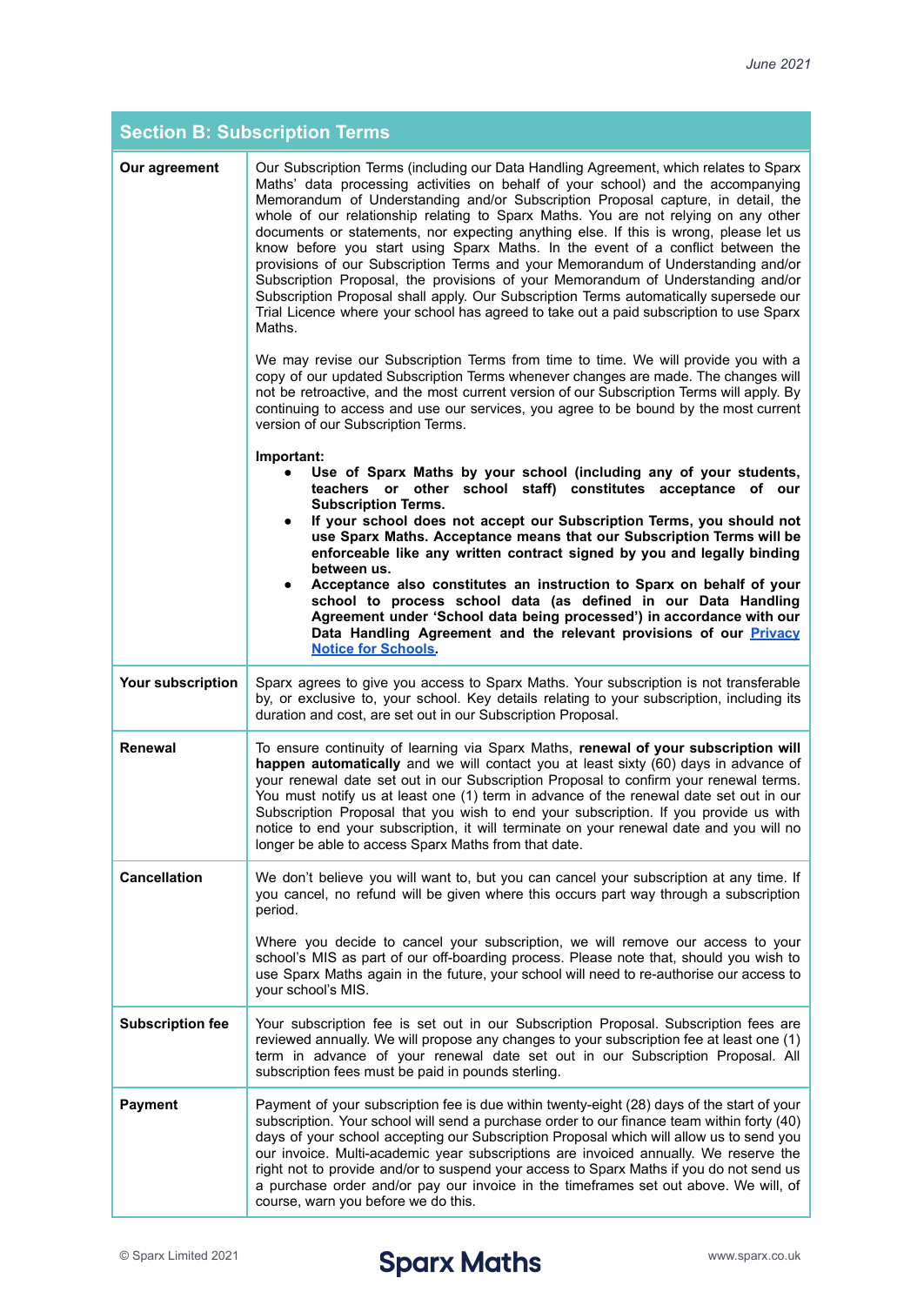| Our<br>responsibilities           | We will:<br>set up your school on our systems to enable you to receive Sparx Maths;<br>make Sparx Maths available to the year groups specified in our Subscription<br>٠<br>Proposal;<br>provide guidance and remote on-boarding support for all of your teachers and<br>other school staff that will use Sparx Maths;<br>provide a dedicated support team who will remotely assist with any account<br>and on-boarding queries;<br>carry out our responsibilities with reasonable skill and care, in a timely and<br>efficient way, using adequately qualified and experienced personnel;<br>(if applicable) ensure that our staff comply with your visitor rules when they<br>attend school premises; and<br>give you reasonable notice of any material changes to the functionality and<br>features of Sparx Maths.                                                                                                                                                                                                                                                                                                                                                                                                                                                                                                                                                                                                                                                                                                                                                                                                                                                                                                                                                                                                                                                                                                                                                                                                                                                                                                                                                                                                                                                                                                                                                                                                                                                                                       |
|-----------------------------------|-------------------------------------------------------------------------------------------------------------------------------------------------------------------------------------------------------------------------------------------------------------------------------------------------------------------------------------------------------------------------------------------------------------------------------------------------------------------------------------------------------------------------------------------------------------------------------------------------------------------------------------------------------------------------------------------------------------------------------------------------------------------------------------------------------------------------------------------------------------------------------------------------------------------------------------------------------------------------------------------------------------------------------------------------------------------------------------------------------------------------------------------------------------------------------------------------------------------------------------------------------------------------------------------------------------------------------------------------------------------------------------------------------------------------------------------------------------------------------------------------------------------------------------------------------------------------------------------------------------------------------------------------------------------------------------------------------------------------------------------------------------------------------------------------------------------------------------------------------------------------------------------------------------------------------------------------------------------------------------------------------------------------------------------------------------------------------------------------------------------------------------------------------------------------------------------------------------------------------------------------------------------------------------------------------------------------------------------------------------------------------------------------------------------------------------------------------------------------------------------------------------|
| <b>Supporting you</b>             | A teacher should be appointed by your school as your Sparx Maths Leader. We will<br>provide your Sparx Maths Leader with remote support during normal UK school hours.<br>We are unable to accept direct support requests from your students or their parents,<br>who should raise support queries with your school. Where we are contacted directly by<br>a student or parent, whether for support purposes or otherwise, we will forward them to<br>your school.                                                                                                                                                                                                                                                                                                                                                                                                                                                                                                                                                                                                                                                                                                                                                                                                                                                                                                                                                                                                                                                                                                                                                                                                                                                                                                                                                                                                                                                                                                                                                                                                                                                                                                                                                                                                                                                                                                                                                                                                                                          |
| <b>Service</b><br>availability    | We will do our best to ensure that access to Sparx Maths is available 24/7 (other than<br>during maintenance windows or issues outside of our control) and aim to achieve 99.5%<br>availability. We will not undertake maintenance during normal UK school hours unless<br>such work will not require any service downtime or is unplanned.<br>We reserve the right to suspend access to Sparx Maths for reasons outside our control;<br>please see the 'Problems and unexpected events' section for further details.                                                                                                                                                                                                                                                                                                                                                                                                                                                                                                                                                                                                                                                                                                                                                                                                                                                                                                                                                                                                                                                                                                                                                                                                                                                                                                                                                                                                                                                                                                                                                                                                                                                                                                                                                                                                                                                                                                                                                                                       |
| <b>School</b><br>responsibilities | You are responsible for:<br>adopting and implementing Sparx Maths at your school;<br>all teaching outcomes at your school, whether you are using Sparx Maths or<br>not, and all actions of your teachers and other school staff, students and their<br>parents in connection with Sparx Maths;<br>all correspondence with your teachers and other school staff, students and<br>$\bullet$<br>their parents regarding their use of Sparx Maths or otherwise relating to Sparx<br>Maths (including responding to initial support requests they may raise);<br>informing students and their parents that your school is using Sparx Maths and<br>٠<br>sharing school data with us before they first use Sparx Maths, as well informing<br>parents that they will receive emails from your school about their child's Sparx<br>Maths learning (we will suggest how you might do this as part of our<br>on-boarding process);<br>implementing a clear disciplinary policy that encourages the handing in of<br>homework set via Sparx Maths;<br>appointing a Sparx Maths Leader within your school who will be our primary<br>contact and act as a first-line liaison for all Sparx Maths related queries and<br>updating us should your Sparx Maths Leader cease to work at your school;<br>ensuring a purchase order is sent to our finance team within forty (40) days of<br>your school accepting our Subscription Proposal;<br>helping us organise on-boarding training sessions with your teachers and other<br>school staff;<br>on-boarding all teachers and other school staff that are unable to attend our<br>training sessions;<br>maintaining confidentiality of passwords required to access Sparx Maths;<br>providing us with complete, timely and accurate information and the assistance<br>we need to help us set up your school on our systems;<br>(subject to compatibility with Wonde) providing us with access to your school<br>management information system (MIS) and assisting us and Wonde with<br>establishing and maintaining connectivity between your school MIS and Sparx<br>Maths via Wonde;<br>keeping your MIS data up to date;<br>managing your school's teacher accounts via Sparx teacher portal, including<br>adding new teachers and removing teachers who have left your school where<br>applicable;<br>providing suitable devices (e.g. via tablet or PC) and adequate internet access<br>(with sufficient bandwidth) for each student where Sparx Maths is used in the |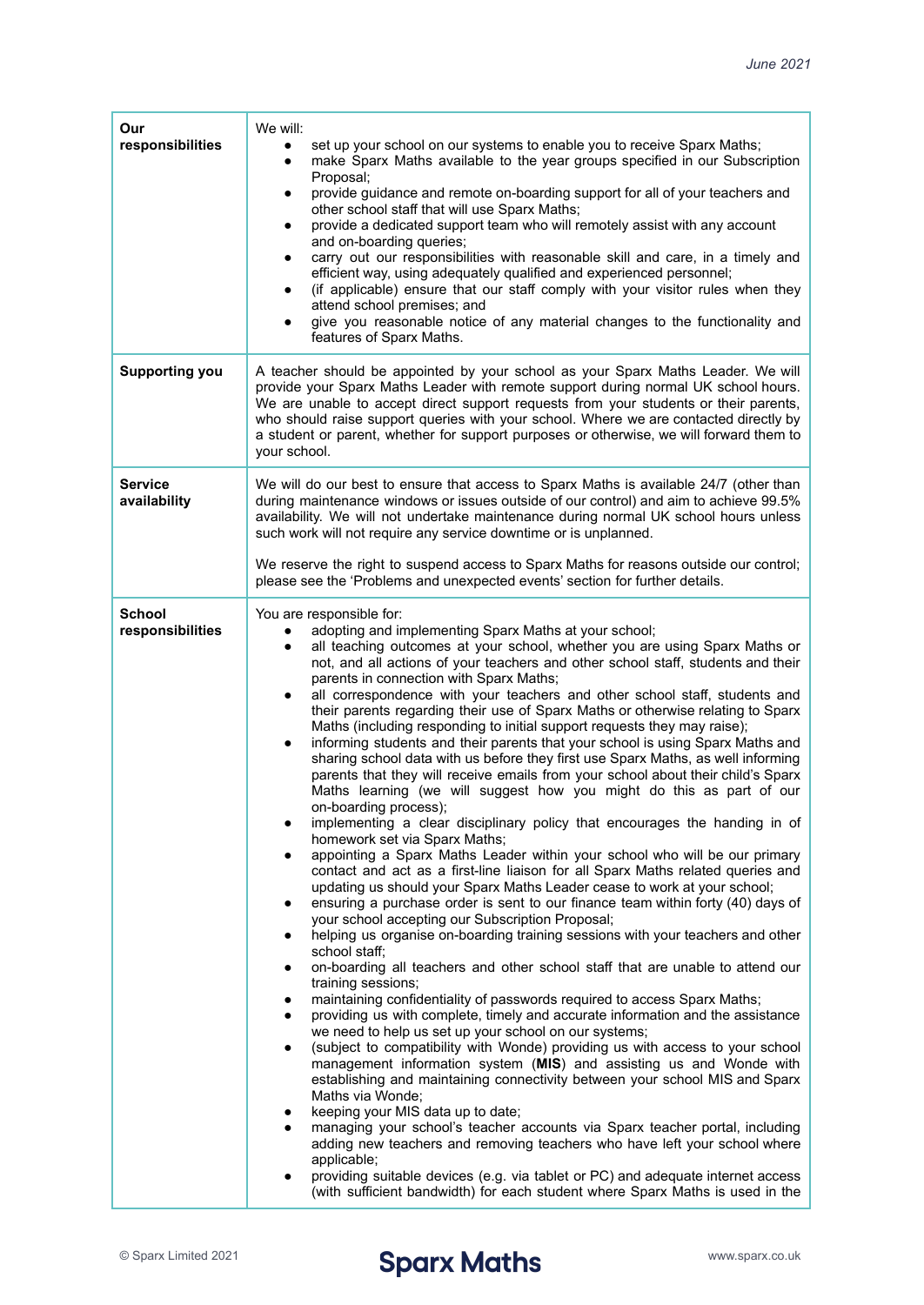|                                            | classroom and otherwise adhere to our IT recommendations to ensure Sparx<br>Maths can be operated properly;<br>providing a compatible device (i.e. a tablet, laptop or desktop computer which<br>runs the latest version of Chrome, Firefox, Edge or Safari) and internet access<br>to each student who does not have these resources available at home or<br>making alternative provision for these students at school;<br>responding to support requests from students and (if applicable) their parents;<br>(when the programme is available, and should you wish to participate)<br>providing reasonable assistance to help us conduct our testing programmes<br>(including providing such student and cohort information as we may reasonably<br>request);<br>where you consider appropriate and if applicable, informing students and their<br>parents that your school is participating in one of our research projects;<br>if so requested, provide a reference to any school which is considering<br>acquiring Sparx Maths; and<br>compliance with all school policies, including in relation to procurement. |
|--------------------------------------------|------------------------------------------------------------------------------------------------------------------------------------------------------------------------------------------------------------------------------------------------------------------------------------------------------------------------------------------------------------------------------------------------------------------------------------------------------------------------------------------------------------------------------------------------------------------------------------------------------------------------------------------------------------------------------------------------------------------------------------------------------------------------------------------------------------------------------------------------------------------------------------------------------------------------------------------------------------------------------------------------------------------------------------------------------------------------------------------------------------------------|
|                                            | In order to help us investigate the links between Sparx Maths usage and student maths<br>attainment and measure the effectiveness and impact of Sparx Maths, we may ask you<br>to share certain personal information relating to and in connection with your students'<br>maths attainment (for example, question level analyses for each student after half-termly<br>school assessments). Where this is agreed, we will:<br>recommend a secure method for such personal information to be shared; and<br>process such personal information in accordance with the relevant provisions<br>$\bullet$<br>of our Data Handling Agreement.                                                                                                                                                                                                                                                                                                                                                                                                                                                                                |
| <b>Best practice and</b><br>acceptable use | Sparx Maths works best and is most effective when you use it to the full, rather than<br>parts of it. The reason for this is that each element builds on others and extensive<br>testing has allowed us to remove, recast and add material to ensure that each student<br>receives a bespoke learning experience. However, Sparx Maths only forms part of your<br>maths teaching programme and we cannot offer a guarantee that student progress will<br>be made. You are free to cancel your subscription (as set out above) if you feel that your<br>students are not progressing as you expect.<br>You are responsible for ensuring that your teachers and other school staff, students and<br>their parents use Sparx Maths in the ways that are acceptable to us and make the best<br>use of the service. We will provide you with information on what is (and is not)<br>acceptable as part of our on-boarding process, and some examples of unacceptable<br>use are set out below.                                                                                                                              |
| Unacceptable use                           | You may not:<br>use Sparx Maths (including not copying, downloading, distributing, printing or<br>publishing any content or materials accessible via Sparx Maths) for any<br>purposes other than to teach maths in your school;<br>give access to Sparx Maths, or provide or publish its content, to anyone who is<br>not a teacher or other school staff member, student or parent of a student<br>enrolled at your school and subscribed to Sparx Maths;<br>transfer your subscription or any of your rights or obligations in relation to<br>Sparx Maths to any other school or organisation;<br>use Sparx Maths to provide services to anyone other than students enrolled at<br>your school and subscribed to Sparx Maths;<br>use Sparx Maths to build a competitive product; or<br>reverse engineer or disassemble any part of Sparx Maths (including attempting<br>to do so).<br>If we become aware of any instance of unacceptable use by or receive inappropriate<br>communications from your teachers or other school staff, students or their parents, we                                                   |
|                                            | will inform your school and may suspend or terminate your access to Sparx Maths<br>where such matters are sufficiently serious.                                                                                                                                                                                                                                                                                                                                                                                                                                                                                                                                                                                                                                                                                                                                                                                                                                                                                                                                                                                        |
| School data                                | To use Sparx Maths, you need to collect personal information relating to your teachers<br>and other school staff, students and their parents and share it with us. We use that<br>information to provide Sparx Maths and individualise learning for each of your students.<br>In each case where you have agreed to participate, we will also use that personal<br>information for the purposes of our testing programmes and our research projects. The<br>personal information you share with us is still your data; our responsibility is to process it<br>in accordance with our Data Handling Agreement.                                                                                                                                                                                                                                                                                                                                                                                                                                                                                                          |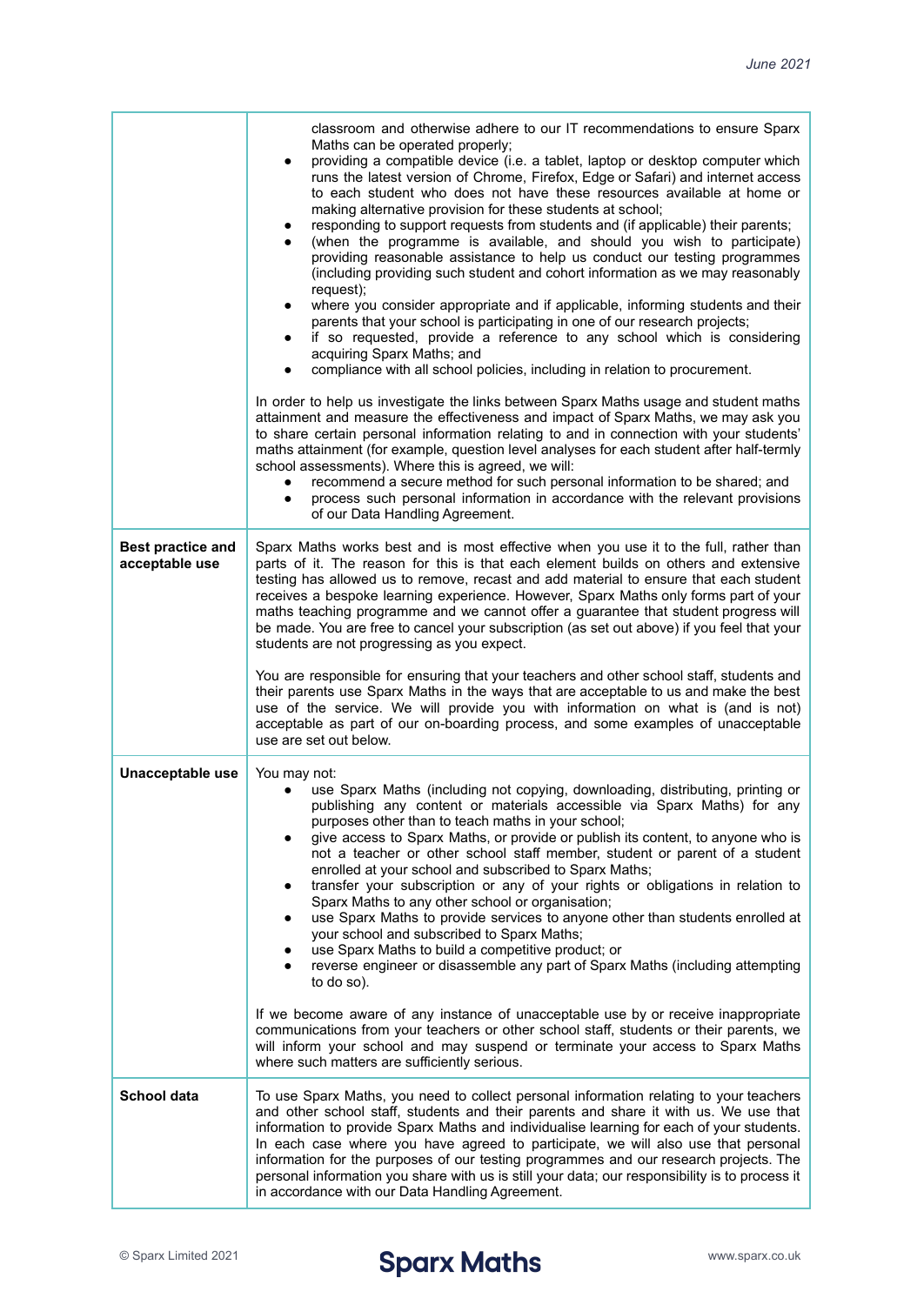| <b>Data security</b>                       | Data security comes first with us, and Sparx Maths has been designed with data<br>security at its heart. We have implemented appropriate technical and organisational<br>measures to protect school data against unauthorised or unlawful processing and<br>accidental loss or damage. Further information is provided in our Data Handling<br>Agreement.                                                                                                                                                                                                         |
|--------------------------------------------|-------------------------------------------------------------------------------------------------------------------------------------------------------------------------------------------------------------------------------------------------------------------------------------------------------------------------------------------------------------------------------------------------------------------------------------------------------------------------------------------------------------------------------------------------------------------|
| General<br>compliance                      | We both agree to comply with all relevant legislation and take a zero tolerance approach<br>to bribery and safeguarding issues.                                                                                                                                                                                                                                                                                                                                                                                                                                   |
| <b>Intellectual</b><br>property            | Sparx Maths is entirely created by or for Sparx and we own all rights in it (including our<br>schemes of learning, our content, the materials available in our Knowledge Base, our<br>technical architecture and infrastructure, our databases, code and algorithms and the<br>usage data (as described in our Data Handling Agreement)). Except for access or as<br>otherwise set out in our Subscription Terms, you do not have any rights in respect of<br>Sparx Maths.                                                                                        |
|                                            | We will indemnify you against any claim that is made by anyone in the UK challenging<br>our ownership of, or your right to use, Sparx Maths. If such a claim is made against your<br>school, please tell us at once and do not respond without first consulting us. We will take<br>responsibility for the matter so that no costs or other expenditure are incurred by you in<br>responding to such claim.                                                                                                                                                       |
|                                            | If you upload any information, artwork, software or documents to Sparx Maths and this<br>results in an infringement of any third party's intellectual property rights, you will<br>indemnify us and take entire responsibility for any liability so that no liabilities, costs or<br>other expenditure are incurred by us.                                                                                                                                                                                                                                        |
|                                            | The name 'Sparx' is a registered trademark. We are very happy for you to use our name<br>and logo for internal purposes, in relevant correspondence with students and their<br>parents, on your website and in your promotional materials, but we ask you to respect<br>our brand and use our name and logo in accordance with any guidelines that we may<br>issue from time to time. We expect you to stop using our name and logo completely if<br>you stop using Sparx Maths or if we ask you to do so at any time.                                            |
|                                            |                                                                                                                                                                                                                                                                                                                                                                                                                                                                                                                                                                   |
| <b>Confidentiality</b>                     | Where either of us receives confidential information from the other, we shall act in good<br>faith to preserve confidentiality and use the information solely to perform our respective<br>responsibilities and obligations relating to the provision of Sparx Maths. We regard all<br>personal information and the commercial aspects of our relationship as confidential. We<br>do not regard the fact that you have embraced Sparx Maths as confidential and would<br>expect to be able to refer to this fact to existing or prospective users of Sparx Maths. |
|                                            | Of course, either of us can disclose confidential information received from the other if:<br>• it was obtained from a third party who is not bound by a duty of confidentiality;<br>we are required by law to do so; or<br>it is disclosed to our respective professional advisers.                                                                                                                                                                                                                                                                               |
| <b>Problems or</b><br>unexpected<br>events | We both recognise that, however hard we all try, things can go wrong during the course<br>of any relationship. Problems can arise because one of us is at fault, or as a result of<br>outside influences or factors.                                                                                                                                                                                                                                                                                                                                              |
|                                            | We will try and ensure that Sparx Maths is available for use by your subscription start<br>date but we cannot guarantee it. We will try to give you as much notice as possible if we<br>think your start date may be delayed as well as a revised start date. We will not be liable<br>to you for the service not being available for use on your subscription start date but we<br>will refund you a pro rata amount of your subscription fee for the time between your start<br>date and the actual start date.                                                 |
|                                            | We cannot promise that Sparx Maths will be error-free or uninterrupted. Similarly, the<br>performance of Sparx Maths depends on a number of factors, many of which are<br>outside our control. Accordingly, while we are happy to assist you with such issues, we<br>cannot provide fixed assurances about the exact performance experienced by users,<br>save that we will provide sufficient capacity and bandwidth in our system environment to<br>allow for all normal demands.                                                                               |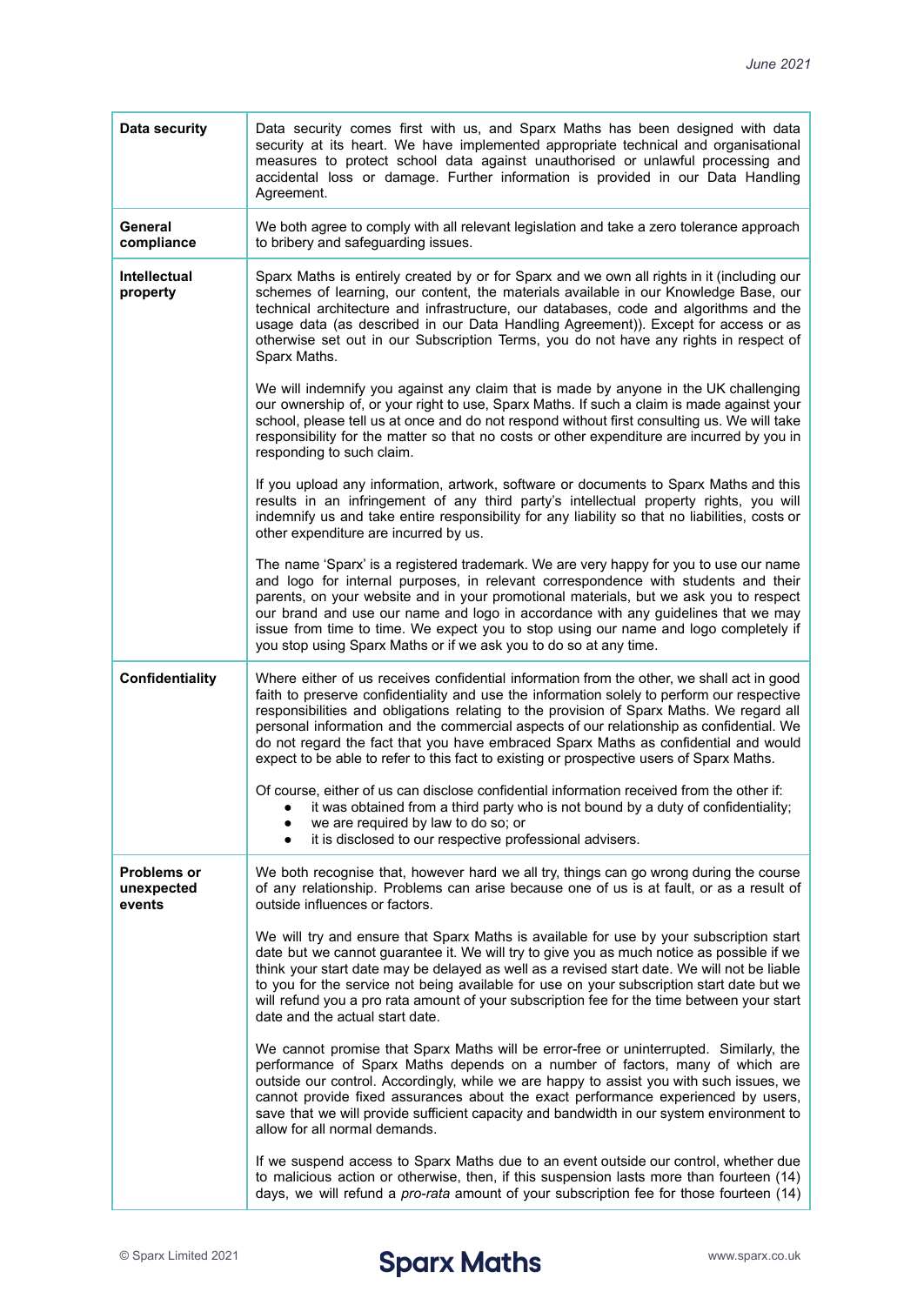|                                   | days and each further consecutive day that access is suspended. We shall not be under<br>any further liability to you in respect of such suspension. If the suspension lasts for a<br>continuous period of fifty-six (56) days, then you may immediately terminate your<br>subscription and we will refund any subscription fees paid in advance for the period<br>starting from the beginning of the fifty-sixth (56th) day suspension to the next renewal<br>date.<br>If either of us fail to carry our responsibilities, then, provided the one who is failing has<br>been given a written warning and a reasonable chance to fix it, the other may end our<br>relationship by giving thirty (30) days' notice. However, there will be no refund for any<br>subscription fees paid in advance other than as set out in our Subscription Terms. |
|-----------------------------------|---------------------------------------------------------------------------------------------------------------------------------------------------------------------------------------------------------------------------------------------------------------------------------------------------------------------------------------------------------------------------------------------------------------------------------------------------------------------------------------------------------------------------------------------------------------------------------------------------------------------------------------------------------------------------------------------------------------------------------------------------------------------------------------------------------------------------------------------------|
| Liability                         | In any relationship, there are risks and we need to be responsible for our fair share. For<br>the avoidance of doubt, this liability section also applies to our Data Handling<br>Agreement where your school has taken out a paid subscription to use Sparx Maths.                                                                                                                                                                                                                                                                                                                                                                                                                                                                                                                                                                               |
|                                   | Legal requirements: As required by law, we accept liability for personal injury and<br>death caused by our negligence, without limit. Similarly, there is no limit on our liability<br>for fraud or fraudulent misrepresentation.                                                                                                                                                                                                                                                                                                                                                                                                                                                                                                                                                                                                                 |
|                                   | Suspension: Our liability in respect of a suspension of access to Sparx Maths due to<br>events outside our control is dealt with in the 'Problems or unexpected events' section of<br>our Subscription Terms. We have no liability to you in the event of a suspension of<br>access arising where our invoices are not paid when due or we become aware of any<br>instance of unacceptable use.                                                                                                                                                                                                                                                                                                                                                                                                                                                   |
|                                   | Cyber risks: Our liability for a breach of security affecting your data caused by our<br>negligence will be limited to £100,000, provided we can recover this from our insurers.<br>Our cyber risks insurance cover exceeds this liability amount.                                                                                                                                                                                                                                                                                                                                                                                                                                                                                                                                                                                                |
|                                   | All other risks: We will accept responsibility for your direct losses (ie. losses that flow<br>directly from our fault) up to an amount equal to the amount paid by you to Sparx in the<br>preceding twelve (12) months.                                                                                                                                                                                                                                                                                                                                                                                                                                                                                                                                                                                                                          |
|                                   | We do not accept liability for any indirect or consequential loss (including loss of, or<br>damage to, goodwill) you may suffer because we cannot see what they are likely to be,<br>nor quantify them.                                                                                                                                                                                                                                                                                                                                                                                                                                                                                                                                                                                                                                           |
|                                   | For the reasons set out in the 'Best practice and acceptable use' section of our<br>Subscription Terms, we cannot offer a guarantee that student progress will be made by<br>using Sparx Maths. Accordingly, you agree that you have sole responsibility for results<br>obtained from the use of Sparx Maths at your school, and for the conclusions drawn<br>from such use, and we shall not be liable to you if improvements in school, student<br>and/or teacher performance are not made. Ultimately teaching outcomes are your<br>responsibility.                                                                                                                                                                                                                                                                                            |
|                                   | We are not responsible for any fault, error or delay caused by you failing to give us the<br>information we need or failing to carry out any of your responsibilities to us in respect of<br>Sparx Maths. We are also not responsible for any loss, destruction, alteration or<br>disclosure of your data caused by any third party (except our sub-contractors or support<br>companies), your teachers and other school staff, students and their parents, or by<br>circumstances beyond our control.                                                                                                                                                                                                                                                                                                                                            |
|                                   | Please understand that our subscription fees have been calculated on the basis of this<br>level of risk and, were we required to accept more risk, our subscription fees would also<br>rise.                                                                                                                                                                                                                                                                                                                                                                                                                                                                                                                                                                                                                                                      |
| <b>Insurance</b>                  | We will make sure we hold suitable insurance to cover our liabilities to you as set out in<br>our Subscription Terms. In addition, we hold insurance for cyber risks as detailed in the<br>'Liability' section of our Subscription Terms.                                                                                                                                                                                                                                                                                                                                                                                                                                                                                                                                                                                                         |
| <b>Complaints and</b><br>disputes | If you are not happy with any aspect of Sparx Maths, the matter should be raised with<br>the School Success Team. If they are unable to resolve your complaint satisfactorily<br>within a reasonable time (and in any event within a week during school term time) then it<br>shall be escalated to our School Success Team lead. If your complaint relates to a<br>privacy or data protection matter, then it shall instead be escalated to our Data<br>Protection Officer.                                                                                                                                                                                                                                                                                                                                                                      |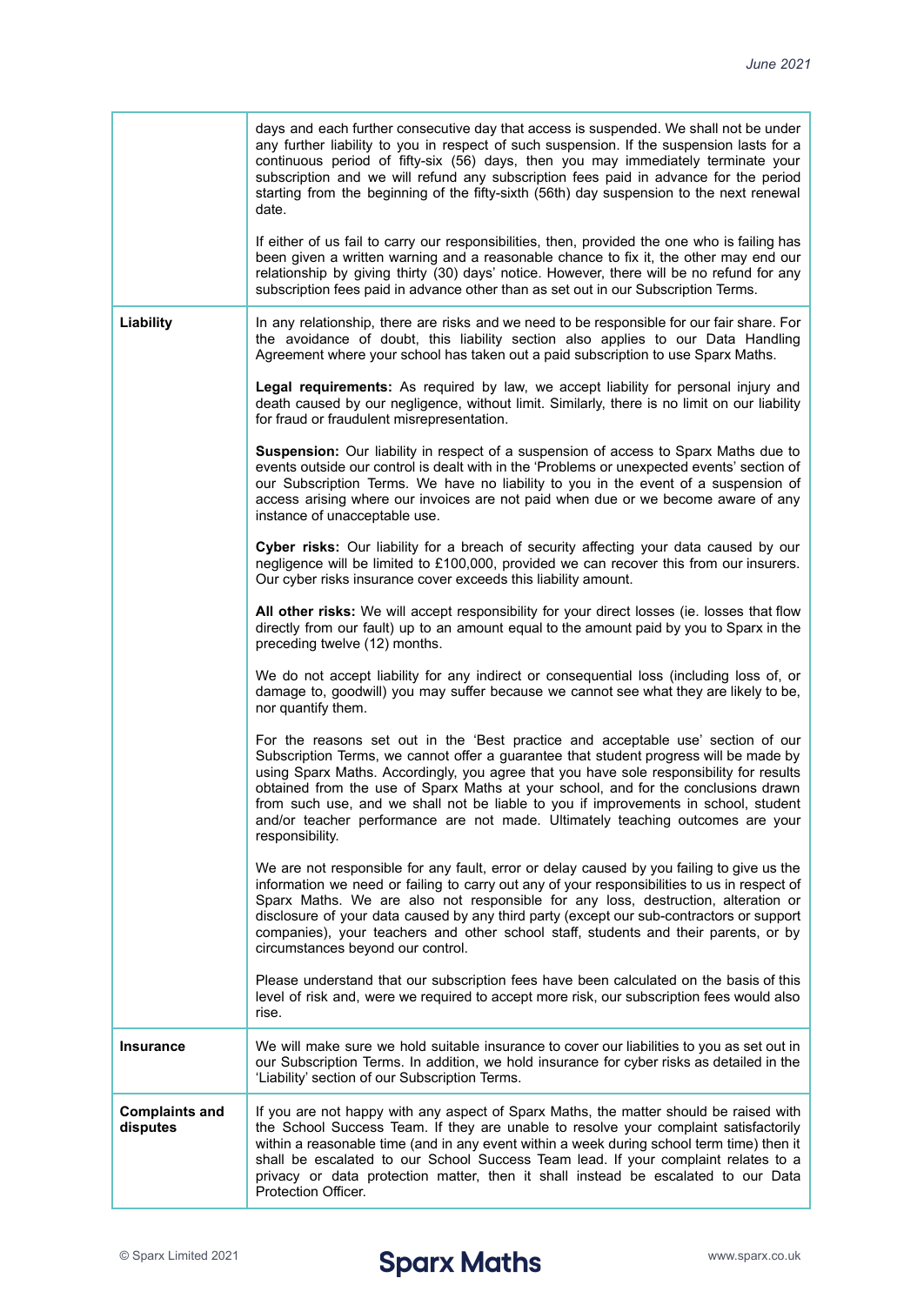|                     | If things go badly wrong, our School Success Team lead or Data Protection Officer (as<br>applicable) may convene a meeting with your Headteacher or Chief Executive (as<br>applicable) (also involving any other appropriate senior representatives of Sparx) to<br>discuss the matter either face to face or through a video link. If that fails to fix things, we<br>would suggest that the matter is resolved via mediation organised by CEDR, an<br>independent body.                                    |
|---------------------|--------------------------------------------------------------------------------------------------------------------------------------------------------------------------------------------------------------------------------------------------------------------------------------------------------------------------------------------------------------------------------------------------------------------------------------------------------------------------------------------------------------|
| Our relationship    | By providing Sparx Maths to your school, we are not creating or operating a partnership<br>with you, and neither of us has the authority to act as the other's agent. Nobody else<br>receives or has any rights under our Subscription Terms.                                                                                                                                                                                                                                                                |
|                     | We may assign or sub-contract any or all of our rights and obligations under our<br>Subscription Terms to any member of the Sparx Family group of companies.                                                                                                                                                                                                                                                                                                                                                 |
|                     | In our Subscription Terms, unless the context otherwise requires, an obligation on your<br>school also includes an obligation on your school to procure that your teachers and<br>other school staff comply with your school's obligation.                                                                                                                                                                                                                                                                   |
|                     | Any provision of our Subscription Terms that is intended to come into or continue in<br>force on or after termination shall remain in full force and effect. Termination shall not<br>affect any accrued rights or remedies to which Sparx may be entitled.                                                                                                                                                                                                                                                  |
| <b>Publicity</b>    | We shall be able to publicise that your school is using Sparx Maths on our website and<br>in our marketing materials, including our social media channels. We may also share<br>anonymised data - for example, usage and performance information - with existing or<br>prospective users of Sparx Maths.                                                                                                                                                                                                     |
|                     | We are of course happy for you to publicise your school's positive experiences and<br>achievements working with Sparx, and would be happy to contribute to this should you<br>wish us to do so.                                                                                                                                                                                                                                                                                                              |
|                     | Reports or insights provided to your school by Sparx, for example relating to your<br>school's performance and maths attainment using Sparx Maths, are provided to you for<br>information purposes only. You may share such reports and insights (for example, with<br>your teachers, governors or parents) as you see fit, and can also publish them on your<br>website, provided in each case they do not contain any personal information relating to<br>your teachers or other school staff or students. |
| <b>Jurisdiction</b> | Our Subscription Terms and the accompanying Memorandum of Understanding and/or<br>Subscription Proposal shall be interpreted and governed by the laws of England.                                                                                                                                                                                                                                                                                                                                            |

| <b>Section C: Data Handling Agreement</b> |                                                                                                                                                                                                                                                                                                                                                                                                                                                                                                                                                                                                                                                                                                                                                                                                                                                                                                                                               |
|-------------------------------------------|-----------------------------------------------------------------------------------------------------------------------------------------------------------------------------------------------------------------------------------------------------------------------------------------------------------------------------------------------------------------------------------------------------------------------------------------------------------------------------------------------------------------------------------------------------------------------------------------------------------------------------------------------------------------------------------------------------------------------------------------------------------------------------------------------------------------------------------------------------------------------------------------------------------------------------------------------|
| General                                   | First and foremost, we both agree to comply with all data protection and privacy<br>legislation and rules that apply to your use of Sparx Maths. The General Data Protection<br>Regulation (GDPR) requires that data processing by a processor on behalf of a<br>controller is governed by a contract. The provisions below set out the terms of our data<br>processing on behalf of your school. In our Data Handling Agreement, the terms<br>'controller', 'processor' and 'data subjects' have the meaning given to them in the GDPR<br>and the term 'personal information' means 'personal data' as defined in the GDPR. The<br>relevant provisions of our <b>Privacy Notice for Schools</b> also apply to our data processing<br>on behalf of your school. In the event of a conflict between the terms of our Data<br>Handling Agreement and our Privacy Notice for Schools, the terms of our Data Handling<br>Agreement shall prevail. |
|                                           | We may revise our Data Handling Agreement from time to time. We will provide you with<br>a copy of our updated Data Handling Agreement whenever changes are made. The<br>changes will not be retroactive, and the most current version of our Data Handling<br>Agreement will apply. By continuing to access and use our services, you agree to be<br>bound by the most current version of our Data Handling Agreement.<br>Our assessment is that your school is the controller and Sparx is the processor for the<br>purposes of our relationship. Sparx will process personal information on your behalf to                                                                                                                                                                                                                                                                                                                                 |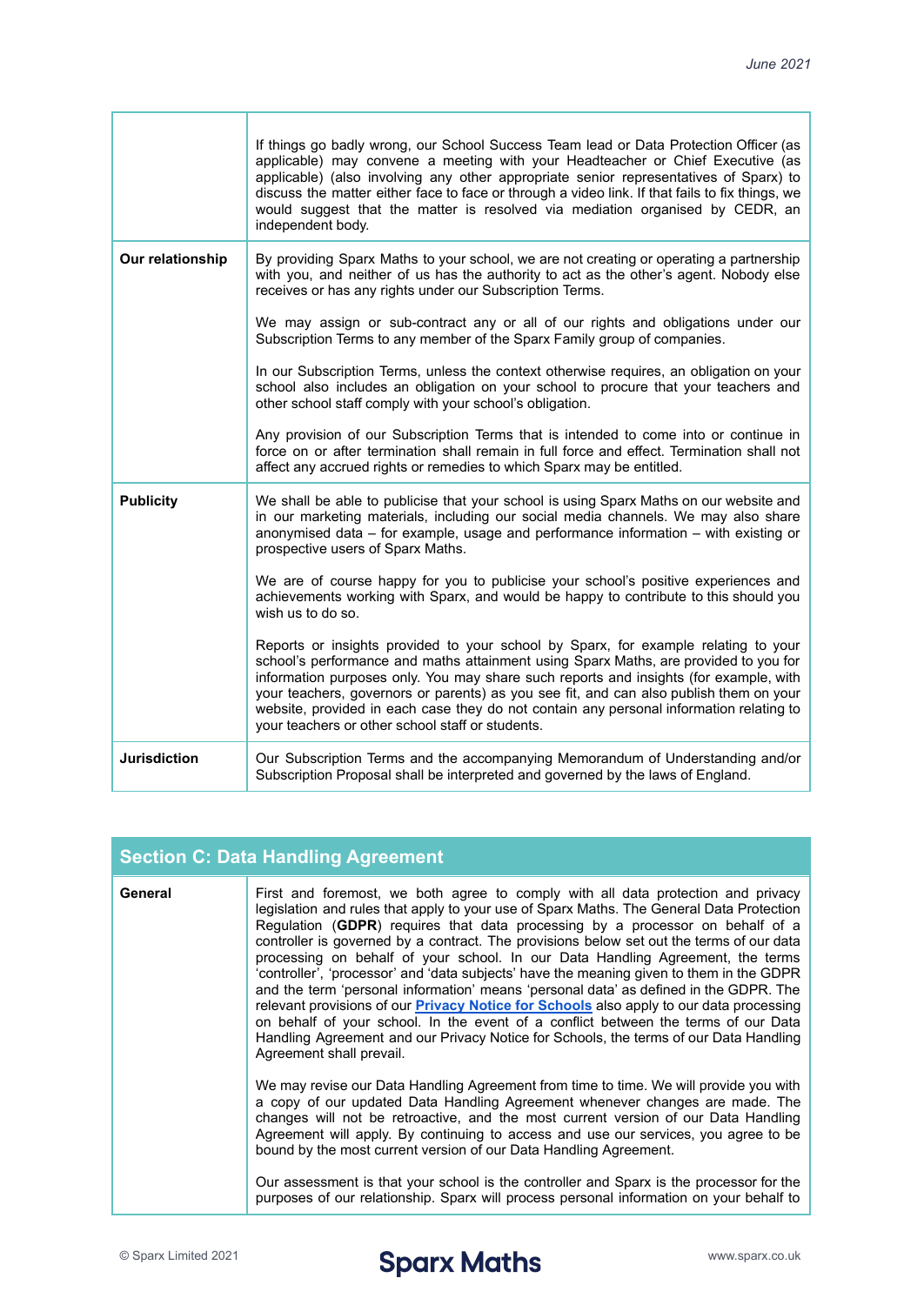|                                | assist with your legal obligation and legitimate interest to teach maths to your enrolled<br>students. This assessment is based on you having a direct relationship with the data<br>subjects (i.e. your teachers and other school staff, students and their parents). We also<br>believe that the data subjects will consider you to be using Sparx Maths as a tool to<br>teach maths at your school, and therefore the data subjects will assume that you are the<br>controller.                                                                                                                                                                                                                                                                                                                                                                                                                                                                                                                                                                                                                                                                                                                                                                                                                                                                                                                                                                                                                                                                                                                                                                                                                                                                                                                                                                                                                                                                                                                     |
|--------------------------------|--------------------------------------------------------------------------------------------------------------------------------------------------------------------------------------------------------------------------------------------------------------------------------------------------------------------------------------------------------------------------------------------------------------------------------------------------------------------------------------------------------------------------------------------------------------------------------------------------------------------------------------------------------------------------------------------------------------------------------------------------------------------------------------------------------------------------------------------------------------------------------------------------------------------------------------------------------------------------------------------------------------------------------------------------------------------------------------------------------------------------------------------------------------------------------------------------------------------------------------------------------------------------------------------------------------------------------------------------------------------------------------------------------------------------------------------------------------------------------------------------------------------------------------------------------------------------------------------------------------------------------------------------------------------------------------------------------------------------------------------------------------------------------------------------------------------------------------------------------------------------------------------------------------------------------------------------------------------------------------------------------|
|                                | We are committed to protecting and respecting the privacy of our users and ensuring<br>best practice compliance with data protection laws. We are happy to provide any<br>information that you require to demonstrate your compliance with GDPR and allow for<br>and contribute to audits, including inspections, that you wish to conduct in respect of<br>your use of Sparx Maths for this purpose.                                                                                                                                                                                                                                                                                                                                                                                                                                                                                                                                                                                                                                                                                                                                                                                                                                                                                                                                                                                                                                                                                                                                                                                                                                                                                                                                                                                                                                                                                                                                                                                                  |
|                                | To be clear, nothing in our Data Handling Agreement relieves your school of your own<br>direct responsibilities and liabilities under GDPR, the UK's Data Protection Act 2018 or<br>otherwise.                                                                                                                                                                                                                                                                                                                                                                                                                                                                                                                                                                                                                                                                                                                                                                                                                                                                                                                                                                                                                                                                                                                                                                                                                                                                                                                                                                                                                                                                                                                                                                                                                                                                                                                                                                                                         |
|                                | You are responsible for notifying us if there is a change of controller relating to your<br>school (for example, if your school joins or transfers to a new MAT). Please contact<br>privacy@sparx.co.uk should this occur.                                                                                                                                                                                                                                                                                                                                                                                                                                                                                                                                                                                                                                                                                                                                                                                                                                                                                                                                                                                                                                                                                                                                                                                                                                                                                                                                                                                                                                                                                                                                                                                                                                                                                                                                                                             |
|                                | It is the responsibility of non-UK based schools who subscribe to Sparx Maths to review<br>our Data Handling Agreement for compliance with their local data protection regime and<br>other applicable laws.                                                                                                                                                                                                                                                                                                                                                                                                                                                                                                                                                                                                                                                                                                                                                                                                                                                                                                                                                                                                                                                                                                                                                                                                                                                                                                                                                                                                                                                                                                                                                                                                                                                                                                                                                                                            |
|                                | For the avoidance of doubt, the 'Liability' section of our Subscription Terms applies to<br>our Data Handling Agreement where your school has taken out a paid subscription to<br>use Sparx Maths.                                                                                                                                                                                                                                                                                                                                                                                                                                                                                                                                                                                                                                                                                                                                                                                                                                                                                                                                                                                                                                                                                                                                                                                                                                                                                                                                                                                                                                                                                                                                                                                                                                                                                                                                                                                                     |
|                                | For schools who are located in the EU only: We have appointed IT Governance<br>Europe Limited to act as our EU representative for the purposes of GDPR. Should you<br>have any privacy queries, you can contact us directly by emailing privacy@sparx.co.uk<br>or via our EU representative by emailing eurep@itgovernance.eu. Please include our<br>company name (Sparx Limited) in any correspondence you send to our EU<br>representative.                                                                                                                                                                                                                                                                                                                                                                                                                                                                                                                                                                                                                                                                                                                                                                                                                                                                                                                                                                                                                                                                                                                                                                                                                                                                                                                                                                                                                                                                                                                                                          |
| School data<br>being processed | In connection with your use of Sparx Maths, your school will transfer certain personal<br>information relating to your teachers and other school staff, students and their parents<br>(school data) with Sparx as follows:<br>via your school's MIS via Wonde:<br>certain personal information relating to your students including their<br>0<br>name, gender, year group, class, date of birth, unique pupil number or<br>other identifying code;<br>optional personal information fields relating to your students that<br>0<br>allows full product functionality (for example, more detailed reporting)<br>including KS2 grades, GCSE grades*, other assessment results<br>(where available), pupil premium status, free school meals and<br>whether they speak English as an additional language; and<br>optional personal information fields relating to your students' parents<br>o<br>that enables us to send them weekly update emails on your school's<br>behalf including their name and contact email address;<br>where it is shared by your school in order to help us investigate the links<br>between Sparx Maths usage and student maths attainment and measure the<br>effectiveness and impact of Sparx Maths, certain personal information relating<br>to and in connection with your students' maths attainment (for example,<br>question level analyses for each student after half-termly school assessments);<br>and<br>where it is shared by your school or entered into the Sparx teacher portal by<br>your teachers or other school staff, certain personal information relating to your<br>teachers and other school staff, including their name, role, work email address<br>and classes taught.<br>By integrating with your school's MIS via Wonde, we will be able to access the full range<br>of cohorts and data fields present in your MIS. However, we will only import and process<br>those cohorts and data fields which your school has authorised us to import and |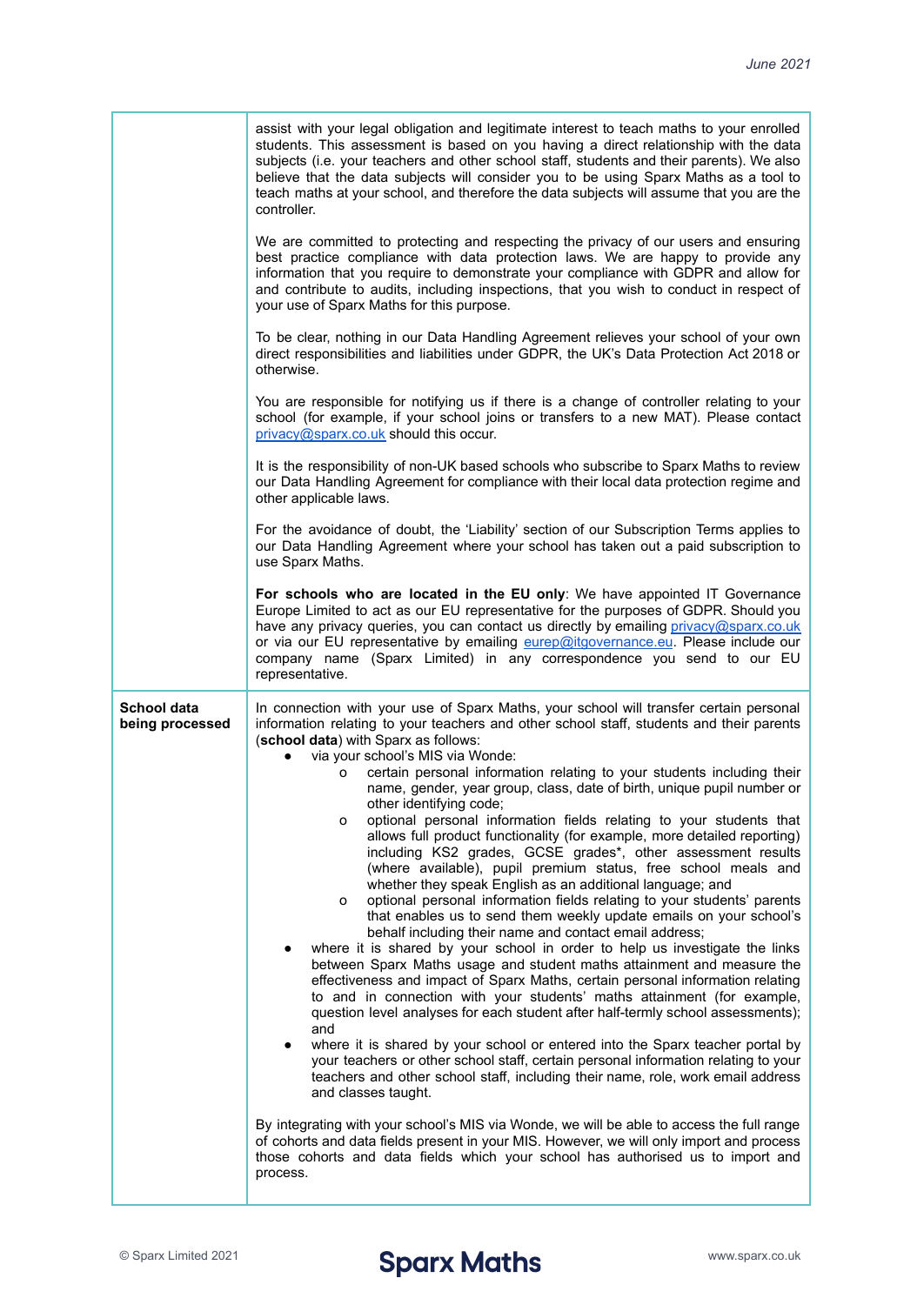|                                  | Where your school's MIS is not compatible with Wonde or in other exceptional<br>circumstances, school data may be transferred via CSV file upload. Where this occurs,<br>your school will be responsible for manually updating your school data and managing<br>students in the Sparx Maths platform (for example, creating new students and off-rolling<br>students) where necessary. It is important that you do this whenever changes need to<br>be made for data accuracy purposes and Sparx is not liable for any consequences of<br>your failure to do so. Transmission of personal information via CSV file upload is not as<br>secure as using a MIS migration tool and is therefore at your own risk.<br>You grant Sparx a licence to use, and instruct Sparx to process, the school data for the<br>purposes specified in our Subscription Terms, namely to deliver Sparx Maths at your<br>school and (in each case where available and you have agreed to participate) conduct<br>testing programmes and undertake research projects. You confirm that you have:<br>a legal basis to provide school data to Sparx for the purposes set out in our<br>Data Handling Agreement; and<br>clearly and transparently informed the data subjects prior to the collection of<br>school data that Sparx will be processing school data in order to deliver Sparx<br>Maths at your school. For the avoidance of doubt, we do not consider that your<br>school will need to obtain consent for Sparx to process school data, however it<br>is your school's responsibility to determine your legal basis for our processing<br>activities. |
|----------------------------------|--------------------------------------------------------------------------------------------------------------------------------------------------------------------------------------------------------------------------------------------------------------------------------------------------------------------------------------------------------------------------------------------------------------------------------------------------------------------------------------------------------------------------------------------------------------------------------------------------------------------------------------------------------------------------------------------------------------------------------------------------------------------------------------------------------------------------------------------------------------------------------------------------------------------------------------------------------------------------------------------------------------------------------------------------------------------------------------------------------------------------------------------------------------------------------------------------------------------------------------------------------------------------------------------------------------------------------------------------------------------------------------------------------------------------------------------------------------------------------------------------------------------------------------------------------------------------------------------------------------------------------------------|
|                                  | *If it is not possible to obtain GCSE grades from your MIS, we will agree another secure<br>method. This is important information which will help us to validate our statistical models<br>and the impact of Sparx Maths on student attainment                                                                                                                                                                                                                                                                                                                                                                                                                                                                                                                                                                                                                                                                                                                                                                                                                                                                                                                                                                                                                                                                                                                                                                                                                                                                                                                                                                                             |
| Usage data being<br>created      | Use of Sparx Maths at your school will create the following data (usage data):<br>a unique user ID for each student distinct from their UPN;<br>$\bullet$<br>students' answers and results history, and analysis of the same;<br>XP, levels and other usage and skill indicators;<br>٠<br>a profile of each students' ability level, performance and learning;<br>٠<br>the time each students' homework was completed and submitted;<br>٠<br>information relating to the use of Sparx Maths by teachers and other school<br>٠<br>staff, students and their parents, such as the time taken to complete each task,<br>whether or not they have watched a video or (for parents only) whether or not<br>they have opened an email sent to them relating to Sparx Maths; and<br>analytics data including browser type and version, operating system and<br>device.                                                                                                                                                                                                                                                                                                                                                                                                                                                                                                                                                                                                                                                                                                                                                                            |
| <b>Duration of</b><br>processing | We will process and use school data and usage data for the duration of your school's<br>Trial and/or Sparx Maths subscription. We will retain school data after your Trial or<br>subscription (whichever is later) has finished for a maximum of two (2) years in order to<br>fulfil school reporting and other requirements, including continuity of service should your<br>school wish to return to Sparx Maths within that period. Once school data is no longer<br>required for these purposes, (or at the request of your school at any time after your<br>school has finished using Sparx Maths), it will be anonymised. School data that<br>identifies student, parent and teacher users will be permanently removed so the<br>remaining data is anonymous. We may continue to use the remaining anonymised data<br>to evaluate and improve Sparx Maths and for other product development purposes.                                                                                                                                                                                                                                                                                                                                                                                                                                                                                                                                                                                                                                                                                                                                 |
| <b>Processing</b><br>undertaken  | We (and our support companies identified below or any new support companies notified<br>to you from time to time once you have started using Sparx Maths) will process and use<br>school data and usage data for the following purposes:<br>delivering Sparx Maths at your school, including MIS integration via Wonde;<br>creating and administering user accounts, log-ins and profiles for teachers and<br>$\bullet$<br>other school staff and students;<br>setting classroom work and/or homework (as applicable);<br>providing insights and reports to teachers and other school staff regarding the<br>performance and progress of your students (including combining school data<br>and usage data in a dashboard and/or via data export functions);<br>providing insights and reports to your Head of Maths and/or Headteacher<br>concerning the use of Sparx Maths at your school;<br>if applicable, providing insights and reports to your school's MAT or alliance<br>concerning the use of Sparx Maths across all MAT or alliance schools;<br>providing reports and reminders by email to students' parents;<br>making automated recommendations as to the maths tasks that are<br>appropriate for each student based on a profile we create;                                                                                                                                                                                                                                                                                                                                                                                  |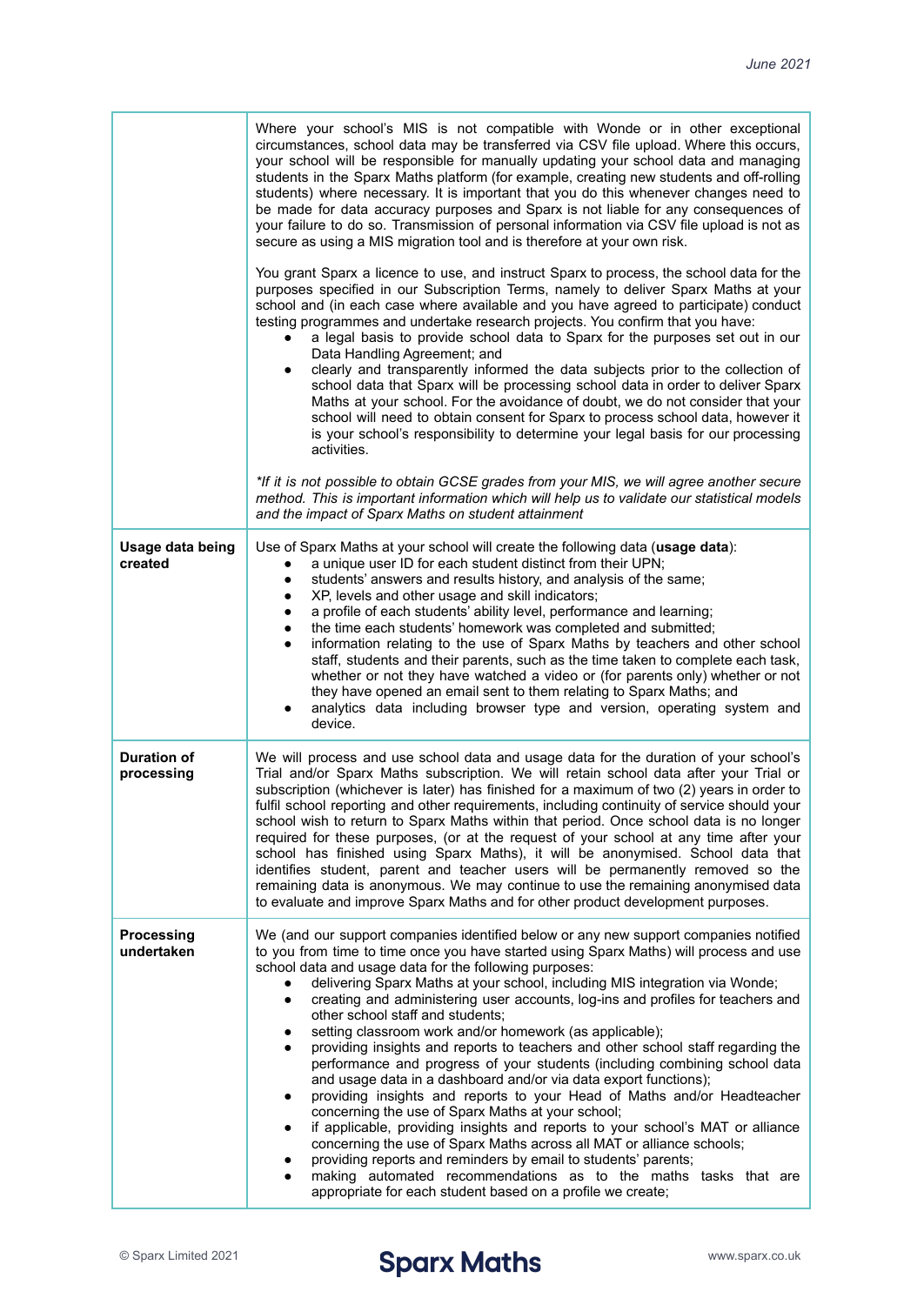|                             | identifying and reporting on when homework is completed and whether it is on<br>time;                                                                                                                                                                                                                                                                                                                                                                                                                                                                                                                                                                                                                                                                                                                                                                                                                                                                                                                                                                                                                                                                                                                                 |
|-----------------------------|-----------------------------------------------------------------------------------------------------------------------------------------------------------------------------------------------------------------------------------------------------------------------------------------------------------------------------------------------------------------------------------------------------------------------------------------------------------------------------------------------------------------------------------------------------------------------------------------------------------------------------------------------------------------------------------------------------------------------------------------------------------------------------------------------------------------------------------------------------------------------------------------------------------------------------------------------------------------------------------------------------------------------------------------------------------------------------------------------------------------------------------------------------------------------------------------------------------------------|
|                             | (where you have agreed to participate) conducting our testing programmes and<br>$\bullet$<br>providing insights and reports to you on student and cohort performance;<br>anonymising school data and usage data for statistical research. Such<br>٠<br>anonymised databases will be owned by Sparx and may be used for research<br>and other business purposes (including to improve our system and market<br>Sparx Maths to prospective users);<br>providing technical and user support and for general communications;<br>to monitor your school's use of Sparx Maths so we can see how you have been<br>using it, help us answer any questions you may have and ensure you are<br>complying with our Subscription Terms;<br>to evaluate and improve Sparx Maths (for example, analysing user activity or<br>conducting beta or A/B testing of existing and new product features);<br>to investigate the links between Sparx Maths usage and student maths<br>٠<br>attainment in order to measure the effectiveness and impact of Sparx Maths;<br>financial and accounting purposes; and<br>for administrative purposes, such as deleting old records, removing duplicates,<br>$\bullet$<br>updating and archiving. |
| <b>Research</b><br>projects | Sparx is committed to improving maths education and student outcomes, and has<br>established an educational research programme to help us develop Sparx Maths and<br>drive long-term positive change for schools, their teachers and students. From time to<br>time, we may ask your school to participate in one of our research projects. We would<br>encourage you to take part, however you can choose not to do so. Where you have<br>agreed to participate, we will:<br>notify you of your responsibilities in respect of the research project for the<br>purposes of data protection legislation (to the extent that these responsibilities<br>differ from those set out in our Data Handling Agreement); and<br>use school data and usage data to undertake the research project.                                                                                                                                                                                                                                                                                                                                                                                                                             |
|                             | As part of the research project, new 'research' data will be created relating to the<br>participants. The research data may be processed and used by Sparx for the following<br>purposes:<br>to evaluate and improve Sparx Maths;<br>٠<br>to investigate the links between Sparx Maths usage and student maths<br>attainment in order to measure the effectiveness and impact of Sparx Maths;<br>anonymising research data and using such anonymised databases for other<br>٠<br>business purposes (including to improve our system and market Sparx Maths<br>to prospective users); and<br>for administrative purposes, such as deleting old records, removing duplicates,<br>updating and archiving.                                                                                                                                                                                                                                                                                                                                                                                                                                                                                                                |
| <b>Sub-processors</b>       | By using Sparx Maths, you are providing us with general authorisation to use<br>sub-processors who support us in delivering Sparx Maths to you (support companies).<br>A list of our support companies is available via our website. We will provide reasonable<br>notice of any intended addition or replacement of support companies used in the<br>provision of Sparx Maths. This will present an opportunity for your school to object. If,<br>within five (5) business days of receipt of such notification, you object to the<br>appointment of the support company on reasonable grounds, then we shall take<br>reasonable steps to address the objections raised by you.                                                                                                                                                                                                                                                                                                                                                                                                                                                                                                                                      |
|                             | Sparx conducts due diligence on all support companies who are processing personal<br>information on behalf of Sparx in order to ensure they have good privacy safeguards<br>and security features in place to prevent unauthorised access to the personal<br>information we send them. We also seek guarantees from and, where appropriate, enter<br>into data processing or data sharing agreements. All relationships with support<br>companies engaged by Sparx are governed by a GDPR compliant contract or other<br>legal act and Sparx will remain liable to you for all the acts and omissions of our support<br>companies in respect of their processing activities for us as if they were our own.                                                                                                                                                                                                                                                                                                                                                                                                                                                                                                           |
|                             | The majority of the personal information we collect will be stored and used in the UK at<br>our offices and in our secure data centres. We will only transfer your data outside of the<br>European Economic Area (EEA) where it is necessary for us to do so because there are<br>no reasonable and commercially appropriate alternatives based in the EEA. Where any<br>of our support companies store data we send to them for processing on our behalf                                                                                                                                                                                                                                                                                                                                                                                                                                                                                                                                                                                                                                                                                                                                                             |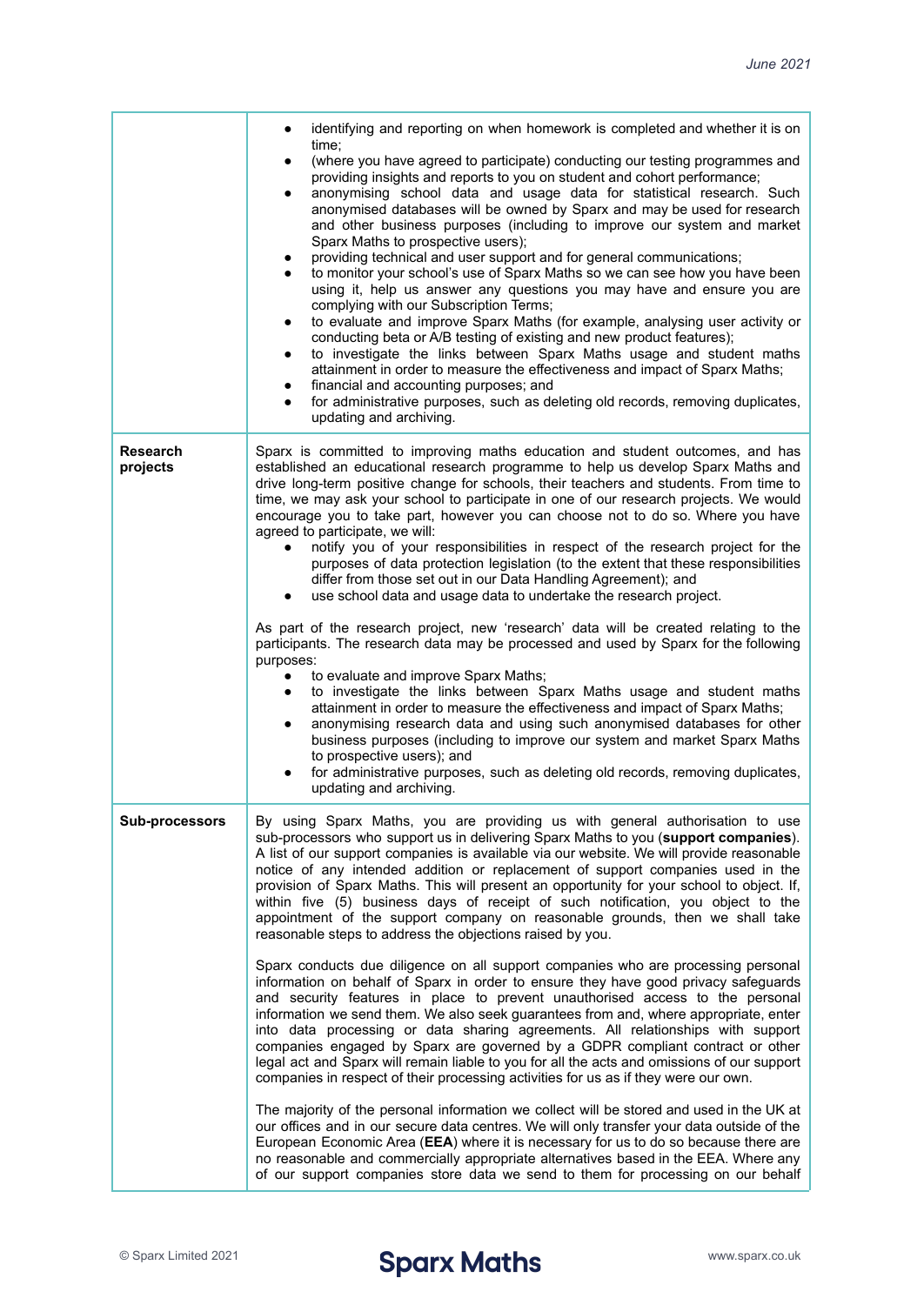|                          | outside of the EEA, we ensure protection is afforded to it by implementing at least one of<br>the following safeguards:<br>We will only transfer your personal information to service providers located in<br>countries that have been deemed to provide an adequate level of protection for<br>personal information by the European Commission.<br>Where we use certain service providers (including those based in the US), we<br>will use specific contracts approved by the European Commission which give<br>personal information the same protection it has in Europe.<br>We will undertake a detailed adequacy assessment of the service provider to<br>validate that it has good privacy safeguards and security features in place to<br>prevent unauthorised access of data we send it.<br>No student personal information is transferred outside the EEA - we will notify<br>you should there be a change to the international transfer of the personal<br>information of students.                                                                                                                                                                                                                                                                                                                                                                                                                                                                                                                                                                                                                                                                                                                                                                                                                            |
|--------------------------|--------------------------------------------------------------------------------------------------------------------------------------------------------------------------------------------------------------------------------------------------------------------------------------------------------------------------------------------------------------------------------------------------------------------------------------------------------------------------------------------------------------------------------------------------------------------------------------------------------------------------------------------------------------------------------------------------------------------------------------------------------------------------------------------------------------------------------------------------------------------------------------------------------------------------------------------------------------------------------------------------------------------------------------------------------------------------------------------------------------------------------------------------------------------------------------------------------------------------------------------------------------------------------------------------------------------------------------------------------------------------------------------------------------------------------------------------------------------------------------------------------------------------------------------------------------------------------------------------------------------------------------------------------------------------------------------------------------------------------------------------------------------------------------------------------------------------|
| <b>Sharing data</b>      | Save for our support companies and the Sparx Family group of companies or in the<br>event that a third party acquires Sparx or its assets or Sparx enters into any joint<br>venture arrangements, we will never share school data with third parties without your<br>prior written permission. We may share anonymised usage data with third parties<br>without restriction, including for research purposes.                                                                                                                                                                                                                                                                                                                                                                                                                                                                                                                                                                                                                                                                                                                                                                                                                                                                                                                                                                                                                                                                                                                                                                                                                                                                                                                                                                                                            |
| Data subjects'<br>rights | As a general rule, we will endeavour to assist you in responding to requests from data<br>subjects to exercise their rights. If you receive a data access request from one of your<br>students or (if applicable and valid) their parents, we will help you to respond to the<br>same if you ask us to do so. If we receive a data access request from one of your<br>students or their parents, we will seek their permission to pass it to you for you to<br>respond. Where applicable in the context of a data access request from or concerning<br>one of your students, we will provide copies of all reports that can be produced on that<br>student within Sparx Maths. We are unable to provide stream adjuster and question<br>categorisation data for students (as this is live data that is continually changing) or raw<br>question scores or categorisations (as without the corresponding questions they are<br>meaningless).<br>We do not believe the personal information erasure right (also known as 'the right to be<br>forgotten) applies to schools due to the Pupil Information Regulations. We do not<br>believe that the data processing restriction right or the right to object to processing apply<br>to schools because your school is legally obliged to educate your students and your<br>school has chosen Sparx Maths as one method to assist in the delivery of that<br>obligation. We do not believe automated decision making rights will apply as, although<br>some of our processing is automated, key decisions such as whether to set work, the<br>topic of work set and the length of work set are all made by your teachers. Obviously we<br>are only able to assist with the data portability right where a student is transferring to a<br>school that also uses Sparx Maths. |
| <b>Data security</b>     | Data security comes first with us, and Sparx Maths has been designed with data<br>security at its heart. We have implemented appropriate technical and organisational<br>measures to protect school data against unauthorised or unlawful processing and<br>accidental loss or damage. We will:<br>ensure that all relevant staff have had appropriate training and have committed<br>themselves to the confidential handling of school data;<br>ensure that access to school data is limited to our employees and other<br>٠<br>authorised personnel (such as sub-contractors and support companies) who<br>need access it to allow us to fulfil our obligations to you;<br>take reasonable precautions to preserve the integrity of school data and to<br>prevent any corruption or loss of such data;<br>conduct regular penetration testing to make sure that our system has robust<br>٠<br>security;<br>subject to any legal requirements to the contrary, will remove school data from<br>our system upon receiving a request to do so; and<br>provide copies of any reports that can be produced on a student within Sparx<br>Maths within ten (10) working days of your request in paper or pdf electronic<br>form.<br>We have appointed a Data Protection Officer who advises on, and oversees matters<br>relating to privacy and data security. They can be reached at privacy@sparx.co.uk.                                                                                                                                                                                                                                                                                                                                                                                                                    |